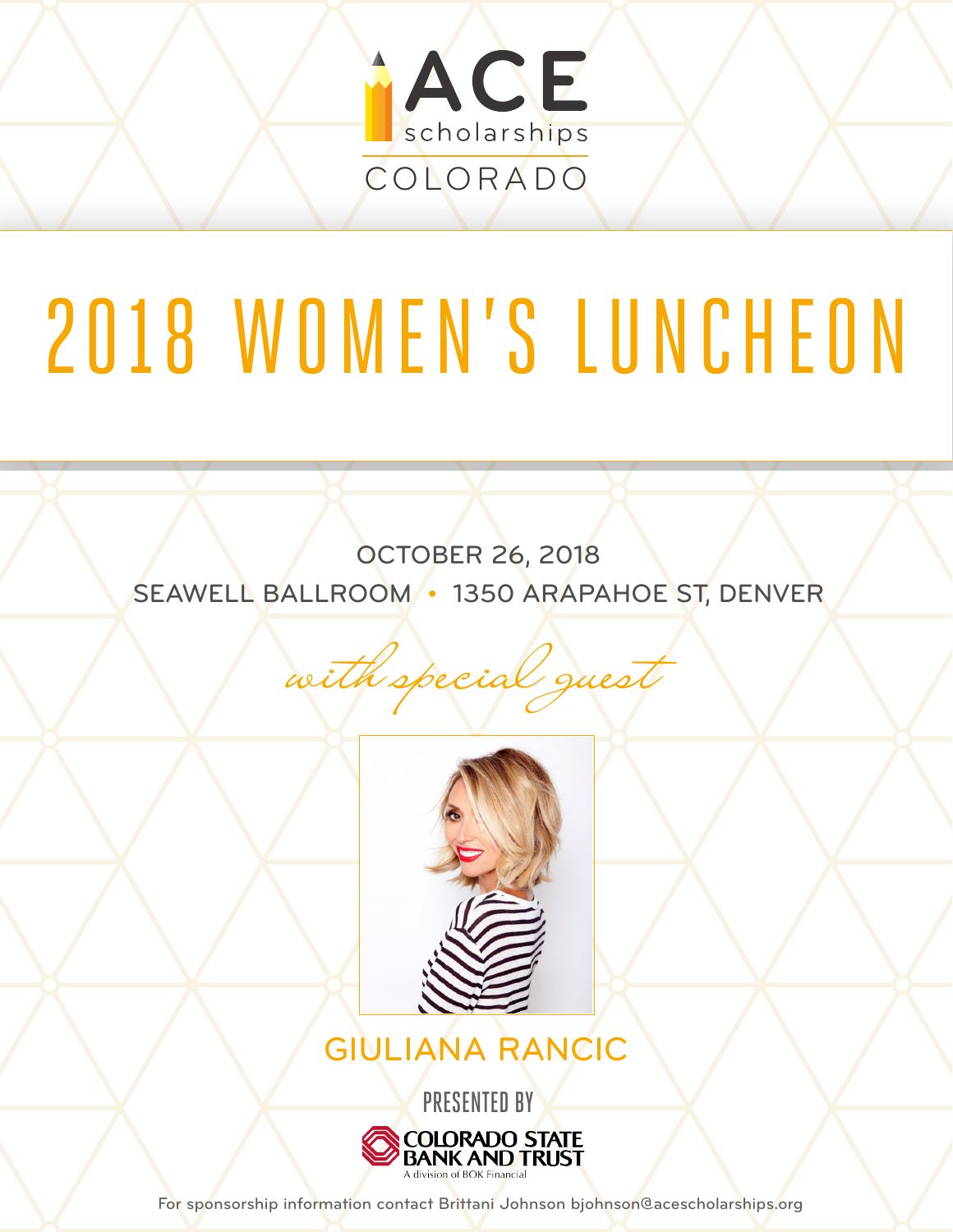# HOST COMMITTEE

Karmen Berentsen Sandy Harvath Stacey Hekkert

Audrey Kinsman Mari Ann Martin Gretchen McLaughlin Alyson Owens Melanie Schmeiding Carolyn Shames

\*HOST COMMITTEE STILL IN FORMATION

We invite you to serve as a member of the 2018 Women's Luncheon Host Committee. As a host committee member, your efforts are vital to the success of the event.

#### **H**ost Committee members contribute to the event in the following ways:

- Commit to sponsoring a table at the Silver level (\$5,000) or higher and filling the **•** table of 10 people.
- Promote the event and mission of ACE Scholarships to your social circles. **•**
- Support the Power of the Purse raffle by supplying quality purses or making introductions to help secure donated items. **•**

#### Host Committee members will receive the following benefits:

- Listing in the event collateral **•**
- One complimentary raffle ticket for each of your table guests **•**

To become a member of the Women's Luncheon Host Committee, please contact Brittani Johnson at bjohnson@acescholarships.org.

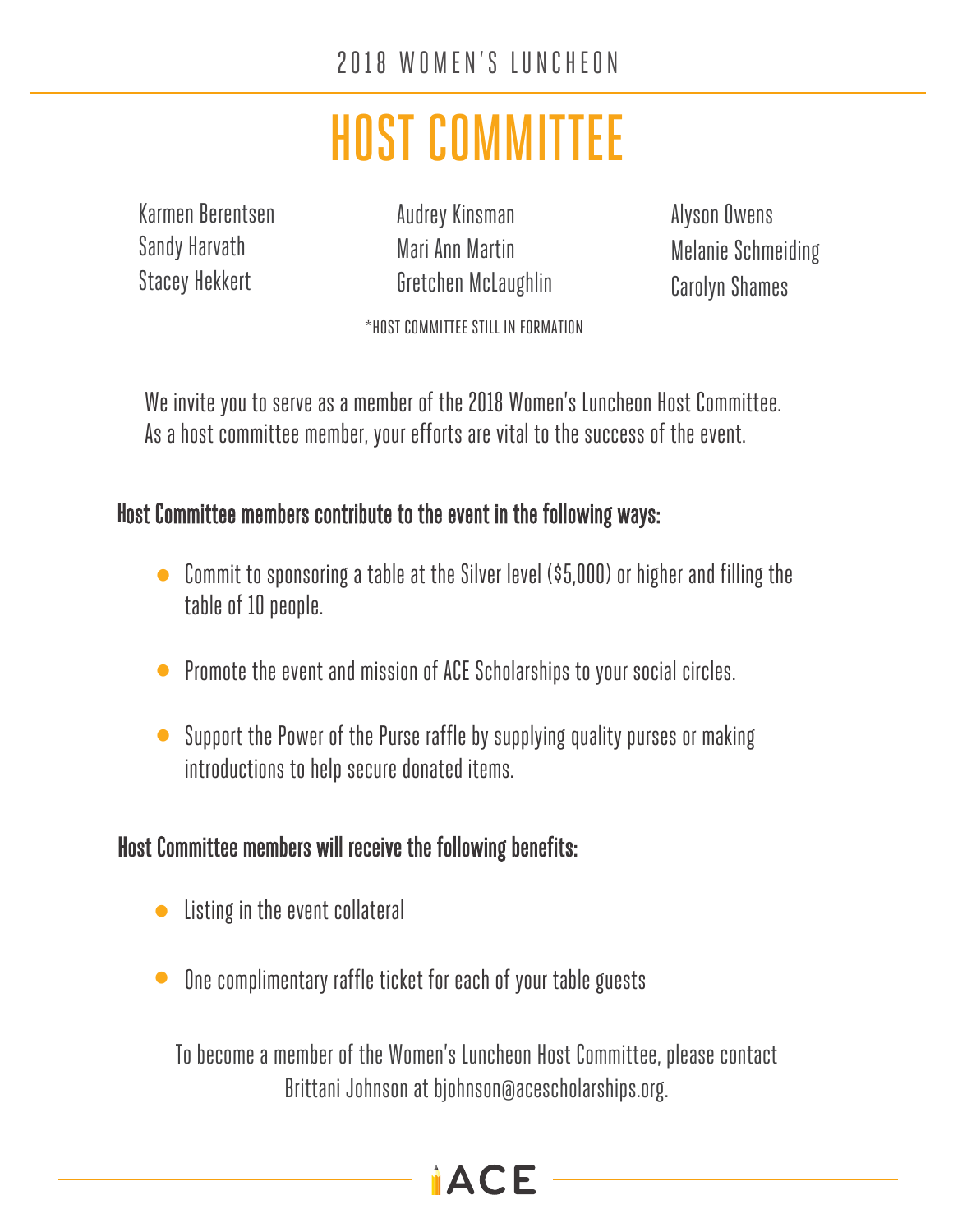#### 2018 WOMEN'S LUNCHEON

# GIULIANA RANCIC

*New York Times* best-selling author and the winner of the Fan Favorite award at the 2014 Daytime Emmy Awards, Giuliana Rancic is an entertainment journalist, author, fashion and beauty expert and television personality with over 3.5 million devoted followers on Twitter and 10 million followers across her social media platforms. She has been on the red carpet for every mega- event in the entertainment industry (Oscars, Grammy Awards, Golden Globes) interviewing the stars and getting breaking Hollywood scoop as well as all things pop culture.

Giuliana is also a fashion designer. She launched her clothing line, G by Giuliana on HSN – the most successful clothing line debut on HSN in 2012, and she is also a restauranteur, as the "R" in the popular restaurant group RPM Italian and RPM Steak.



In 2012, Rancic released her second book, I Do, Now What? published by Random

House. Giuliana co-authored the book with her husband, Bill Rancic. Last year, she debuted her highly anticipated memoir, *Going Off Script*, also with Random House. The book debuted on the New York Times Best Sellers List.

In 2013, Rancic created "Fab-U-Wish," a program to grant fashion, beauty and celebrity-themed wishes to women battling breast cancer. This program is just one aspect of her ongoing mission to help those going through hardships to find happiness and a positive outlook on life. Others include The Pink Agenda, Breast Cancer Research Foundation, Operation Smile, Dress For Success, Mercy Home for Boys and Girls in Chicago and the Children's Miracle Networks.

In 2002, Giuliana joined E! News as a correspondent and in 2005 became solo anchor and managing editor for the show, taking it from the lowest rated show on the network to number one... incredibly within one year. She was the anchor of E! News for almost a decade before stepping down to be with her family but still remained at E! to host their flagship shows and events.

Rancic is a force both on-camera and off but her remarkable success didn't come easily. She is a true result of "The American Dream" and an inspiration to people, both young and old. She was born in Naples, Italy, in a modest neighborhood, and moved to the United States when she was a little girl. Her love affair with television journalism began before she could even speak English – her parents couldn't afford a tutor, so she learned the language by watching TV. She received a bachelor's degree in journalism from the University of Maryland and a master's degree in journalism from American University. While in attendance, Giuliana worked for a Capitol Hill news bureau covering a number of stories related to the Pentagon, Supreme Court, White House and State Department.

 $\mathbf{ACE}$ 

She lives in Los Angeles and Chicago with her husband, Bill and their five-year-old son, Duke.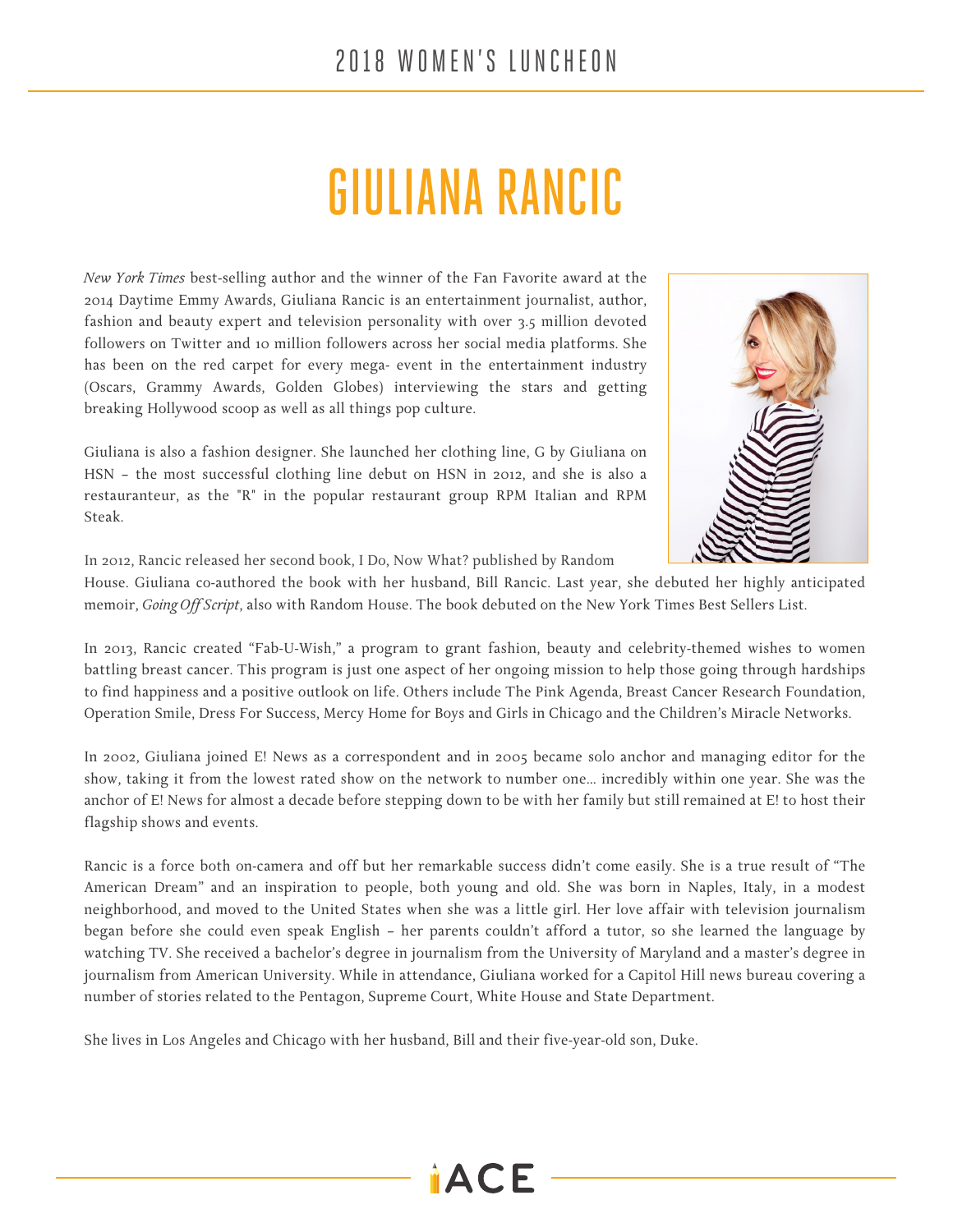# ACE WOMEN'S LUNCHEON

The ACE Women's Luncheon embraces the power and influence of women in expanding education, creating opportunity, and transforming lives. Together, we have the ability to change the status quo of education in this state, and our nation. By supporting ACE Scholarships, we are proving that when parents are given the opportunity to choose the best educational option for their families, children thrive.

# SPONSORSHIP OPPORTUNITIES

## CO-PRESENTING SPONSOR - \$25,000

#### ACE WOMEN'S LUNCHEON | OCTOBER 26

- 2 tables at luncheon for 10 guests each
- Recognized as a Presenting Sponsor from stage at luncheon
	- Full page advertisement in luncheon program
	- Logo displayed on promotional materials
- Logo prominently displayed at ballroom entrances, within ballroom, event program, ACE website, plus event promotional communications
	- Earned media exposure from event
	- A complimentary Power of the Purse raffle ticket for each guest
	- Sponsor entered into raffle for a personal styling appointment and \$750 store credit at A Line Boutique

#### VIP RECEPTION | OCTOBER 26

Invitation for eight guests to the VIP Reception

#### ACE ANNUAL LUNCHEON 2019 | DATE TBD

- 1 table at Annual Luncheon for 10 guests
- Invitation for two to VIP Reception prior to event
- Recognition as an Annual Luncheon Bronze Sponsor

AC.